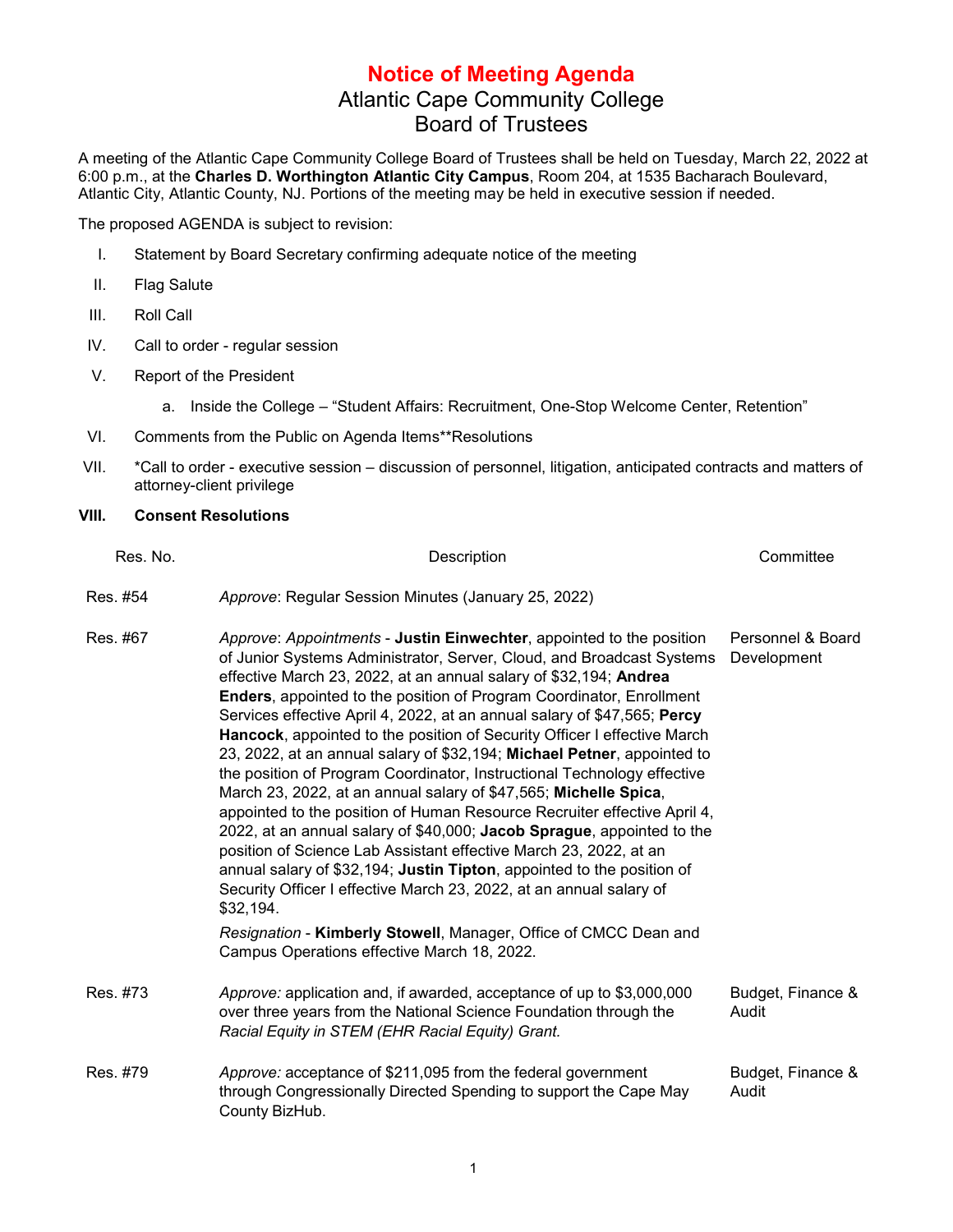| Res. No. | Description                                                                                                                                                                                                                                                                                                                                                                                                                                                                                                                                                                                                                                                                                                                                                                                                                                                                                                                                                                                                                                                                                                                                                                                                                                                                                                                                                                                                                                                                                                                                                                                                                                                                                                                                                                                                                                                                  | Committee                  |
|----------|------------------------------------------------------------------------------------------------------------------------------------------------------------------------------------------------------------------------------------------------------------------------------------------------------------------------------------------------------------------------------------------------------------------------------------------------------------------------------------------------------------------------------------------------------------------------------------------------------------------------------------------------------------------------------------------------------------------------------------------------------------------------------------------------------------------------------------------------------------------------------------------------------------------------------------------------------------------------------------------------------------------------------------------------------------------------------------------------------------------------------------------------------------------------------------------------------------------------------------------------------------------------------------------------------------------------------------------------------------------------------------------------------------------------------------------------------------------------------------------------------------------------------------------------------------------------------------------------------------------------------------------------------------------------------------------------------------------------------------------------------------------------------------------------------------------------------------------------------------------------------|----------------------------|
| Res. #68 | Bid Exempt 962 Virtual Science Laboratory Software, Higher<br>Education Emergency Relief Funds (HEERF) - Institutional Portion<br>(Grant Funded), Labster, Inc., Somerville, MA, \$22,200.00; Bid<br><b>Exempt 963 Outdoor Wireless Access Points, Higher Education</b><br>Emergency Relief Funds (HEERF) - Institutional Portion (Grant<br>Funded), Ocean Computer Group, Mantawan, NJ, \$53,232.82; RFP<br>247 Audiovisual Technology for B-Building Renovations, Higher<br>Education Emergency Relief Funds (HEERF) - Institutional Portion<br>(Grant Funded), Software House International, Somerset, NJ,<br>\$409,001.00; RFP 248 Technology for B-Building Renovations,<br>Chapter 12 / Securing Our Children's Future Bond Act / Atlantic<br>County Contribution Bond / Higher Education Emergency Relief Fund<br>(HEERF) – Institutional Portion (Partially Grant Funded), Bluum –<br>Troxell Communications, Lumberton, NJ \$18,768.42; RFP 249<br>Computer and Network Technology for B-Building Renovations,<br>Chapter 12 / Securing Our Children's Future Bond Act / Atlantic<br>County Contribution Bond / Higher Education Emergency Relief Fund<br>(HEERF) - Institutional Portion (Partially Grant Funded), Ocean<br>Computer Group, Mantawan, NJ, \$526,982.91; RFP 250 Remote<br>Registration Service for Workforce Development, Higher Education<br>Emergency Relief Fund (HEERF) - Institutional Portion (Grant<br>Funded), Augusoft Lumens, Minneapolis, MN, \$89,700.00; Regular<br>Quote 2231 Replacement of the Worthington Atlantic City Campus<br>Front Doors, Repair & Replacement Fund, Jersey Architectural Door<br>& Supply, Inc., Atlantic City, NJ \$23,225.00; Regular Quote 2232<br>Cape May County Campus Chiller Repair, Repair & Replacement<br>Fund, Johnson Controls, Pennsauken Township, NJ, \$32,942.00;<br>Total \$1,176,052.15. | Budget, Finance &<br>Audit |
| Res. #80 | <b>Executive Session</b>                                                                                                                                                                                                                                                                                                                                                                                                                                                                                                                                                                                                                                                                                                                                                                                                                                                                                                                                                                                                                                                                                                                                                                                                                                                                                                                                                                                                                                                                                                                                                                                                                                                                                                                                                                                                                                                     |                            |

- IX. Budget Report
- **X. Regular Resolutions**

| Res. No. | Description                                                                                                   | Committee                     |
|----------|---------------------------------------------------------------------------------------------------------------|-------------------------------|
|          | Motion to Accept  Draft FY21 Annual Comprehensive Financial Report                                            | Budget, Finance &<br>Audit    |
| Res. #2  | FY21 Financial Statement for twelve months ended June 30, 2021.                                               | Budget, Finance &<br>Audit    |
| Res. #66 | FY22 Financial Statement for eight months ended February 28,<br>2022.                                         | Budget, Finance &<br>Audit    |
| Res. #69 | Approve: termination of the Microsoft Office Specialist Professional<br>Series program effective Spring 2022. | Academic & Student<br>Affairs |
| Res. #70 | Approve: offering the Microsoft Office Credentials Professional<br>Series effective Fall 2022.                | Academic & Student<br>Affairs |
| Res. #71 | Approve: offering the Infant/Toddler Credential Professional Series<br>effective Fall 2022.                   | Academic & Student<br>Affairs |